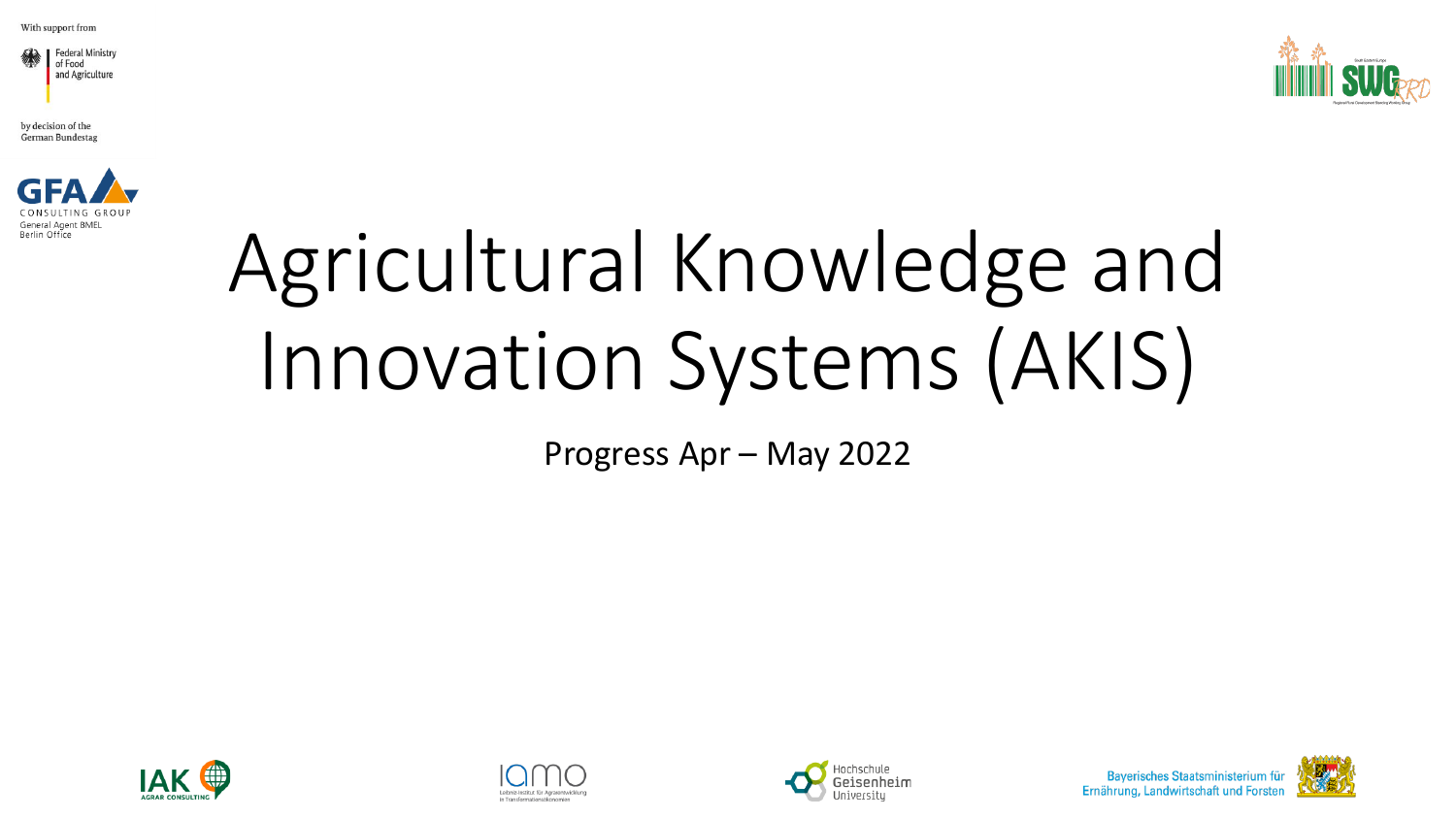

by decision of the

## Completed activities





- Finalized AKIS maps
	- Kosovo\*: No media? No businesses? No Farmers' organizations?
	- Albania: No farmers' organization?
	- All: no regional links?
- Finalized AKIS roadmaps: Montenegro?
- First draft national AKIS plans: Montenegro?







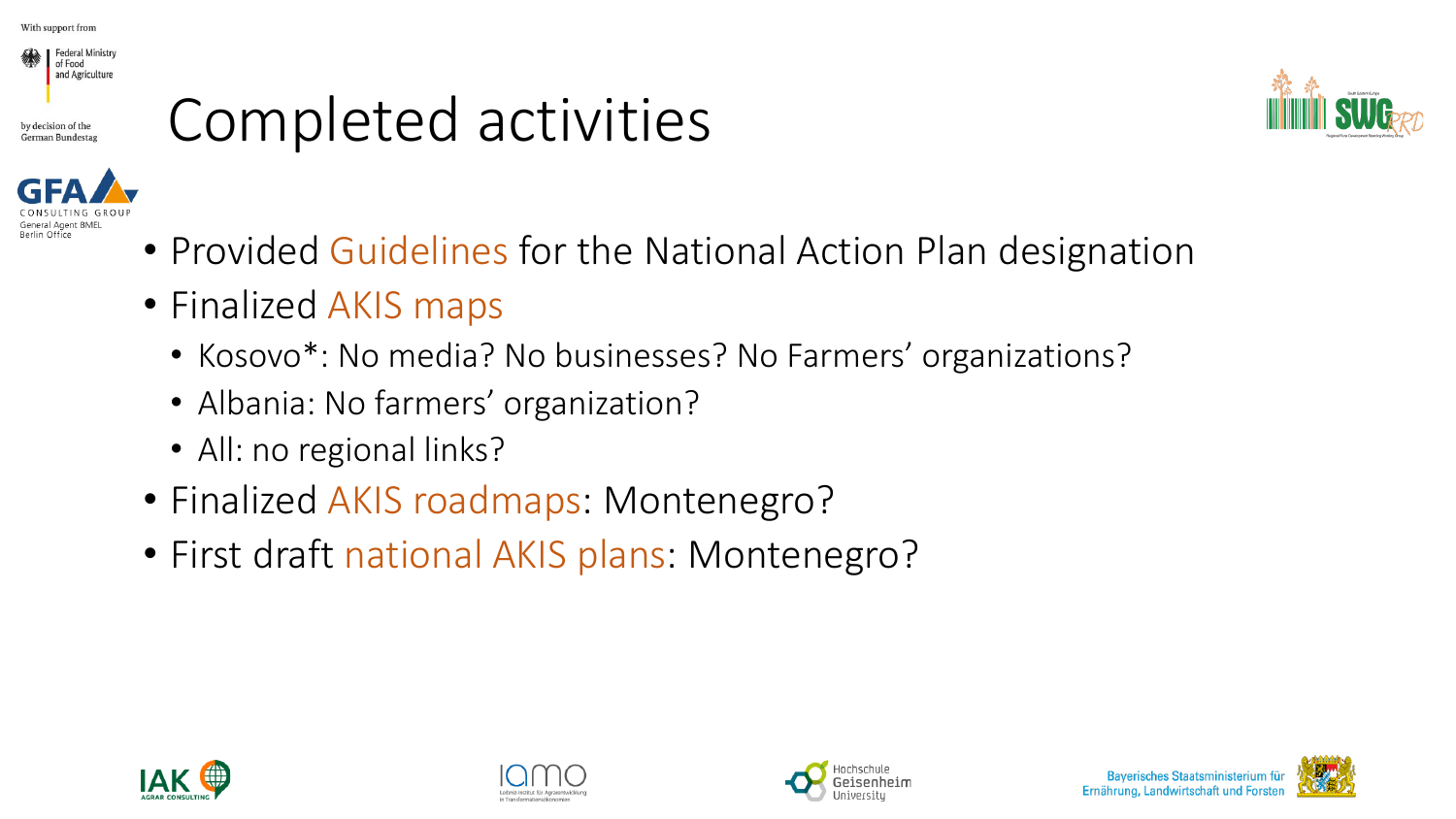

by decision of the German Bundesta

## SWG SCAR AKIS 5





- 11th Meeting, 's Hertogenbosch, 6 7 April 2022:
	- AKIS policies at national and EU level feeding further EIP synergies
	- Achieving greater Impact of the Multi-Actor Approach (MAA) implementation in EU AKISs
	- Digitalisation
	- The role of education in the EU AKIS
- 13<sup>th</sup> meeting, end of September
	- Topic: AKIS in the Western Balkans